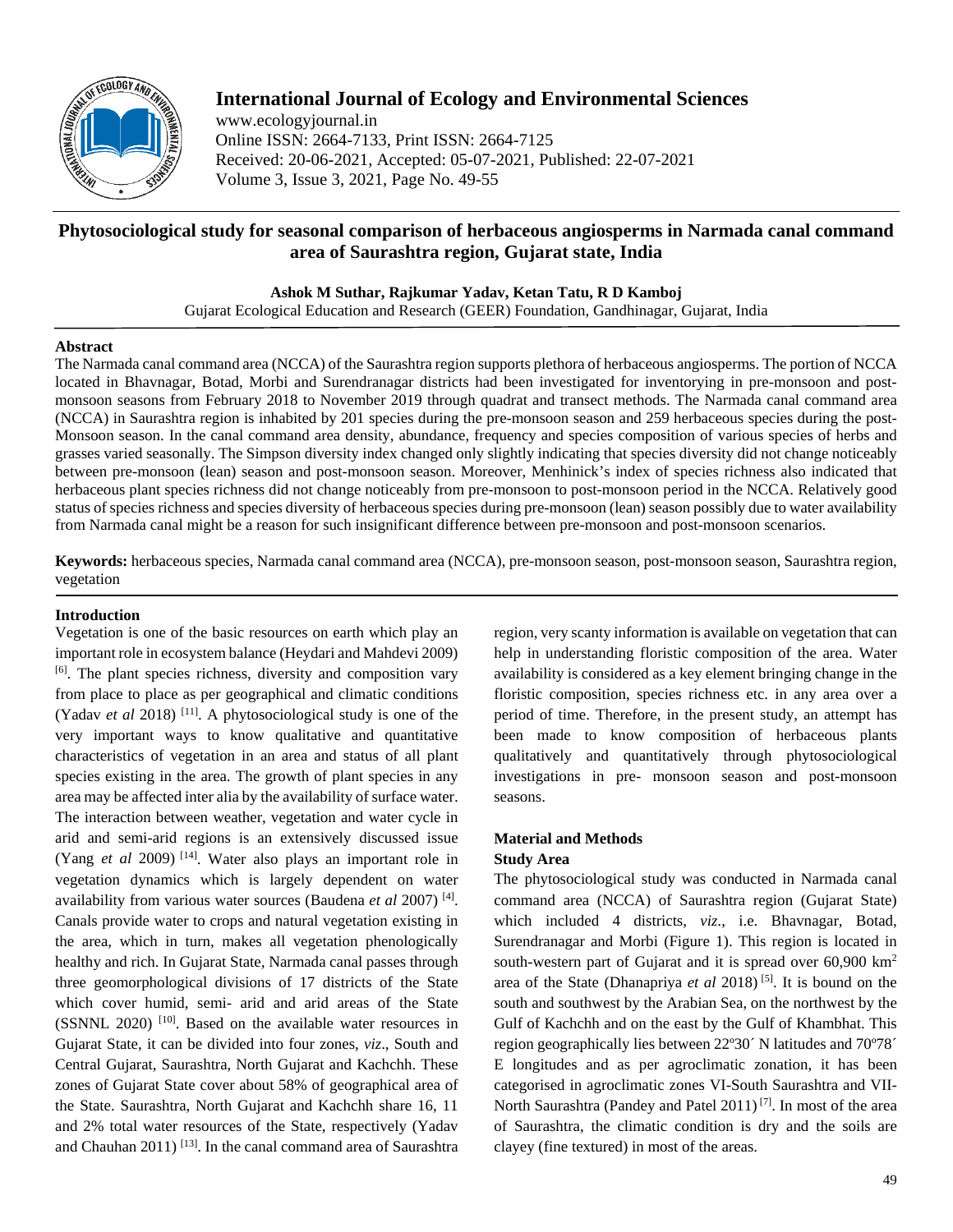

[Source: India Map (Anon 2020a) and Gujarat Map (Anon 2020b)]

**Fig 1:** Narmada Canal Command Area of Saurashtra region

A total of 10% of benefitted villages in NCCA of each of the 4 districts were considered for sampling of herbaceous vegetation. The enumeration of diversity of herbaceous plants (herbs and grasses) was carried out using transect and quadrat methods as per study done by Yadav et al (2020)<sup>[12]</sup>. During the study, a total of 25 transects and 455 quadrats were laid in different habitats of sampling villages of the NCCA in Saurashtra region. On each transect, a quadrat (each of 1m x 1m size) was laid at regular interval (i.e. of 500 m).

#### **Data Analysis**

All the collected data have been analysed qualitatively and quantitatively. The quantitative analysis has been carried out using common measurable vegetation attributes such as density, frequency, abundance and species composition. In addition, biodiversity indices (Simpson diversity index and Menhinick index of species richness) were also calculated to know the status of plant diversity in the canal command area of Saurashtra region.

### **Results and Discussion Qualitative Analysis**

During the pre-monsoon season, a total of 201 plants species (156 species of herbs and 45 species of grasses) belonging to 43 families were recorded. During the post-monsoon floristic study in NCCA, a total of 259 species of herbaceous plants (208 species of herbs and 51 species of grasses) belonging to a total of 49 families were recorded in the same area that was sampled in premonsoon season. A similar study was carried out by Pandya and Pathak (1995)<sup>[8]</sup> two decades ago in NCCA of Saurashtra and Kachchh regions, which had shown that the regions were inhabited by a total of 273 herbaceous plants species belonging to 53 families. Family-wise analysis for post-monsoon season showed Poaceae as the most dominant family followed by Asteraceae, Fabaceae, Malvaceae, Amaranthaceae, Acanthaceae, Cyperaceae, Euphorbiaceae, Lamiaceae and Solanaceae families in that order (Figure 2). During pre-monsoon season also Poaceae was the dominant family followed by Asteraceae, Fabaceae, Amaranthaceae, Malvaceae, Acanthaceae, Lamiaceae, Solanaceae, Cyperaceae and Euphorbiaceae families in that order.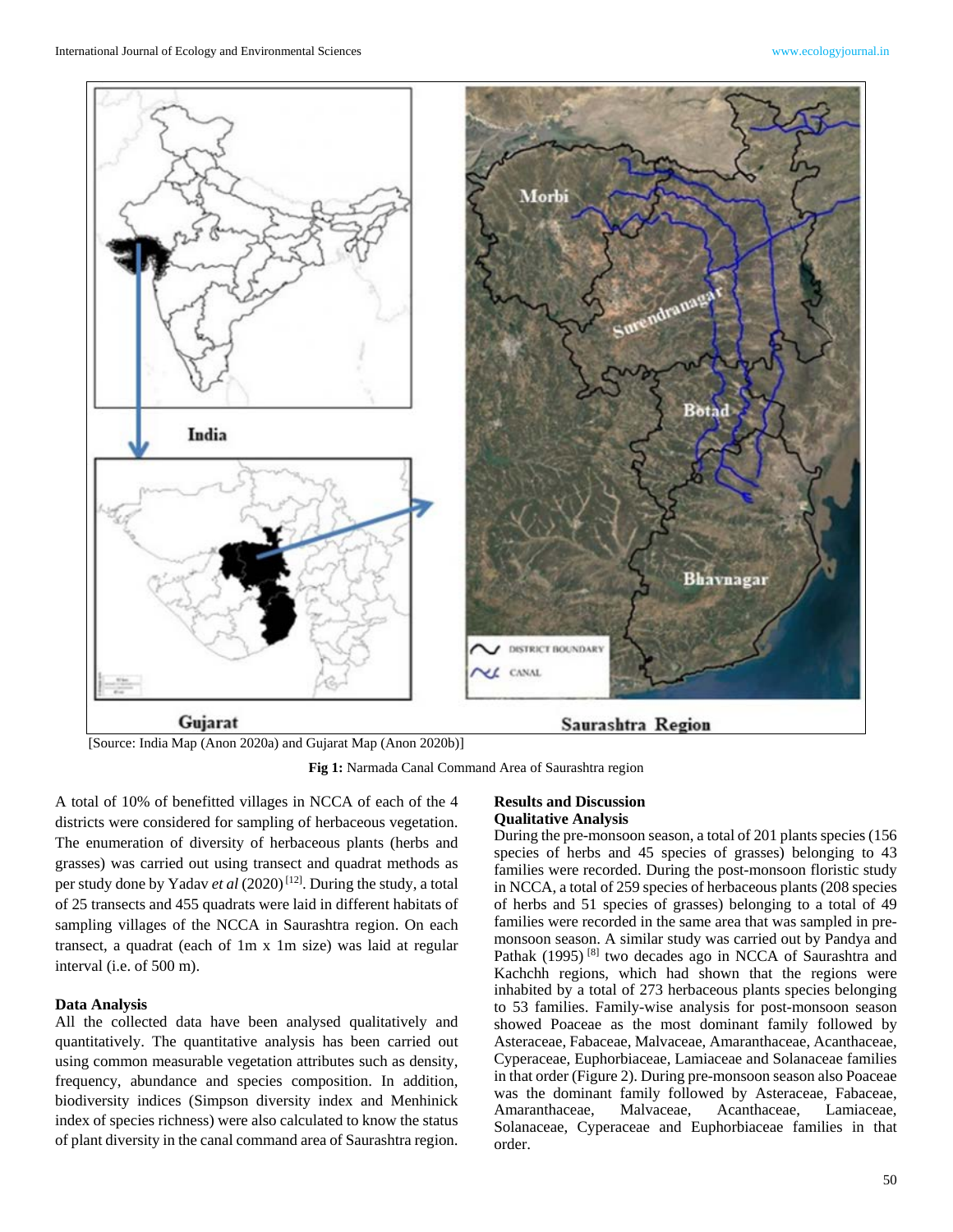

**Fig 2:** Dominant herbaceous plant families in NCCA, Saurashtra region

In the present study, all plant species in the area have been categorised based on their life-span such as annual, biennial and perennial. Analysis of plant species based on their life-span revealed that from pre-monsoon there was no changes in number

of biennial species, small difference (5 species) in number of perennial species and moderate difference (17 species) in number of plant species that can either be annual or biennial or perennial (Figure 3).



**Fig 3:** Classification of plant based on their life span of Saurashtra region

## **Seasonal Quantitative Analysis of Herbaceous Species**

Herbs and grasses are important plants on the ground floor in any area and they are seasonally dynamic. In the present study, an analysis of herbaceous vegetation (herbs and grasses) revealed

that the canal command area of Saurashtra region is inhabited by a total of 143 herbaceous species (73 annual species, 12 annual/perennial species and 58 perennial species) in quadrats laid in different habitats such as agriculture land, scrubland and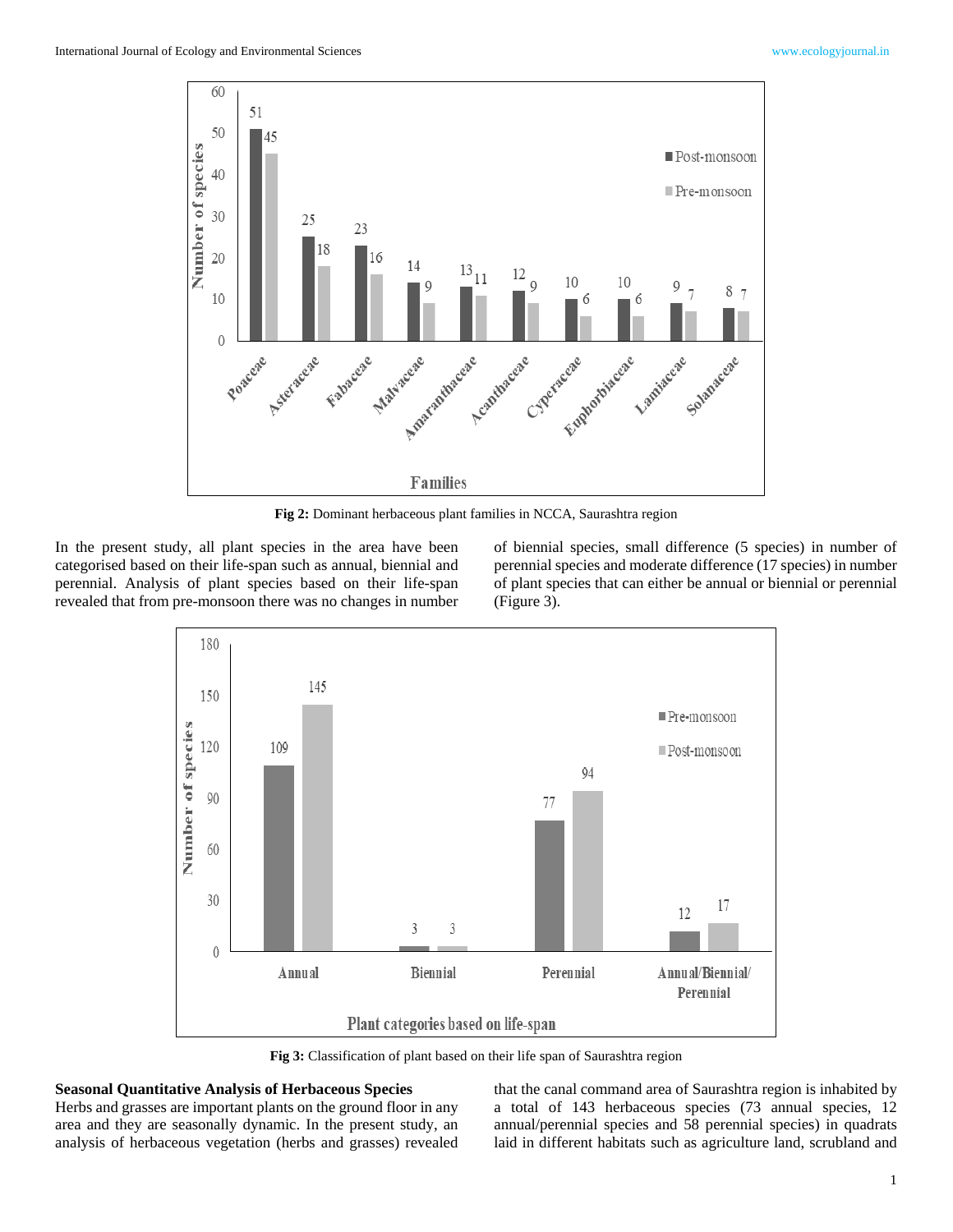margins of wetlands. The variation in species diversity from premonsoon to post-monsoon season was observed. The Simpson diversity index for pre-monsoon and post-monsoon season was 0.96 and 0.98, respectively and Menhinick's species richness index for pre-monsoon season and pre-monsoon season was 1.01 and 1.21, respectively.

The quantitative analysis of herbaceous vegetation during premonsoon season showed that *Cynodon dactylon* (20439.56 ind./ha) had maximum density followed by that of *Schoenefeldia gracilis, Aristida funiculate* and *Dichanthium annulatum*. On the other hand, during post-monsoon season, maximum density was for *Cynodon dactylon* (17340.66 ind./ha) followed by *Aristida funiculata*, *Cyperus bulbosus* and *Indigofera linnaei*. During post-monsoon season, density status of some species (*Aristida funiculata*, *Cyperus bulbosus* and *Indigofera linnaei* etc.) had increased whereas some species (*Cynodon dactylon*, *Schoenefeldia gracilis* and *Dichanthium annulatum* etc.) showed relatively good density status even during pre-monsoon (lean) season (Table 1). In the entire sampled area of NCCA, the density of herbaceous species was varied from 21.98 to 20439.56 ind./ha during pre-monsoon and from 21.98 to 17340.66 ind./ha during post-monsoon season (Table 1).

Abundance analysis for herbaceous vegetation during premonsoon season revealed that *Eragrostis tenella* (20.07 ind./quadrat) was most abundant followed by *Aristida funiculata*, *Lindenbergia indica* and *Scirpus littoralis*. On the other hand, during post-monsoon season, maximum abundance was recorded for *Aristida funiculata* (14.43 ind./quadrat) followed by *Schoenefeldia gracilis*, *Cyperus iria* and *Eragrostis tenella*. Thus, during the post-monsoon season, abundance of some species such as *Schoenefeldia gracilis* and *Cyperus iria* had increased as compared to pre-monsoon season, while abundance of some other species during pre-monsoon (lean) season was more than in post-monsoon season [*Aristida funiculata* (premonsoon–17.04 ind./quadrat and post-monsoon–14.43 ind./quadrat), *Apluda mutica* (pre-monsoon–5.20 ind./quadrat and post-monsoon–5.09 ind./quadrat) and *Enicostema hyssopifolium* (pre-monsoon–0.25 ind./quadrat and postmonsoon–7.0 ind./quadrat)]. In the entire sampled area of NCCA,

the abundance of herbaceous species was vary from 1.10 to 20.07 ind./quadrat during pre-monsoon (lean) season and from 1.0 to 14.43 ind./quadrat during post-monsoon season (Table 1).

Frequency analysis for herbaceous vegetation during premonsoon season revealed that *Cynodon dactylon* (27.47%) had maximum frequency followed by that of *Vernonia cinerea*, *Dichanthium annulatum* and *Cressa cretica*. During postmonsoon, maximum frequency was for *Cynodon dactylon*  (35.60%) followed by *Vernonia cinerea*, *Tridax procumbens* and *Achyranthes aspera*. During post-monsoon season, frequency status of some species improved (*Cynodon dactylon*, *Tridax procumbens* and *Achyranthes aspera*) while, for some species relatively was good (*Vernonia cinerea*, *Dichanthium annulatum* and *Achyranthes aspera*) even during pre-monsoon (lean) season (Table 1). In the entire sampled area of NCCA, the frequency of herbaceous species was found to vary from 0.22 to 27.47% during pre-monsoon season and from while 0.22 to 35.60% during post-monsoon (Table 1).

Species composition analysis for pre-monsoon season revealed that *Cynodon dactylon* (13.53%) was most dominant in herbaceous vegetation in the sampled area of NCCA followed by *Schoenefeldia gracilis, Aristida funiculata* and *Dichanthium annulatum*. During post-monsoon season, maximum species composition was for *Cynodon dactylon* (6.34%) followed by that of *Aristida funiculata Cyperus bulbosus* and *Indigofera linnaei*. Thus, during the post-monsoon season, species composition of some species such as *Cyperus bulbosus* and *Indigofera linnaei* had improved as compared to their species composition in premonsoon season, while species composition of several other species during pre-monsoon (lean) season had remained better than that in post-monsoon season [*Schoenefeldia gracilis* (premonsoon–6.85 ind./quadrat and post-monsoon–74.0 ind./quadrat), *Aristida funiculata* (pre-monsoon–6.20 ind./quadrat and post-monsoon–5.45 ind./quadrat) and *Desmostachya bipinnata* (pre-monsoon–2.69 ind./quadrat and post-monsoon–1.97 ind./quadrat)]. In the entire sampled area of NCCA, the species composition of herbaceous species was found to vary between 0.01 to 13.53% during pre-monsoon while 0.01 to 6.34% during post-monsoon (Table 1).

|           |                                          |                |                 | Density (ind./ha) Abundance (ind./quadrat) |         |           | Frequency $(\% )$ |                              | Composition $(\% )$ |
|-----------|------------------------------------------|----------------|-----------------|--------------------------------------------|---------|-----------|-------------------|------------------------------|---------------------|
| <b>SN</b> | <b>Scientific Name</b>                   | Pre-           | Post-           | Pre-                                       | Post-   | Pre-      | Post-             | Pre-                         | Post-               |
|           |                                          | monsoonmonsoon |                 | monsoon                                    | monsoon |           |                   | monsoonmonsoonmonsoonmonsoon |                     |
|           | Abelmoschus ficulneus (L.) Wight & Arn.  | <b>NA</b>      | 241.76          | <b>NA</b>                                  | 3.67    | <b>NA</b> | 0.66              | NA.                          | 0.09                |
| 2         | Abutilon muticum (Delile ex DC.) Sweet   | 747.25         | 813.19          | 2.27                                       | 1.95    | 3.30      | 4.18              | 0.49                         | 0.30                |
| 3         | Acalypha indica L.                       | NA             | 681.32          | <b>NA</b>                                  | 2.58    | NA        | 2.64              | <b>NA</b>                    | 0.25                |
| 4         | Acanthospermum hispidum DC               | <b>NA</b>      | 791.21          | <b>NA</b>                                  | 4.50    | <b>NA</b> | 1.76              | <b>NA</b>                    | 0.29                |
| 5         | Achyranthes aspera Linn.                 | 1472.53        | 5978.02         | 2.23                                       | 2.78    | 6.59      | 21.54             | 0.97                         | 2.19                |
| 6         | A. lappacea L.                           | 65.93          | 1252.75         | 1.00                                       | 2.85    | 0.66      | 4.40              | 0.04                         | 0.46                |
| 7         | Aeluropus lagopoides (L.) Trin. Ex Thw   | 1538.46        | 2000.00         | 4.12                                       | 3.96    | 3.74      | 5.05              | 1.02                         | 0.73                |
| 8         | Alternanthera sessilis (L.) R.Br. ex DC. | 1912.09        | 307.69          | 5.80                                       | 1.75    | 3.30      | 1.76              | 1.27                         | 0.11                |
| 9         | A. paronychioides A.St.-Hil.             | NA             | 3208.79         | <b>NA</b>                                  | 3.40    | NA        | 9.45              | <b>NA</b>                    | 1.17                |
| 10        | Alysicarpus monilifer (L.) DC.           | <b>NA</b>      | 1846.15         | <b>NA</b>                                  | 2.33    | <b>NA</b> | 7.91              | <b>NA</b>                    | 0.67                |
| 11        | Amaranthus spinosus L.                   | NA             | 175.82          | NA                                         | 4.00    | NA        | 0.44              | NA                           | 0.06                |
| 12        | A. viridis L.                            | 923.08         | 2197.80         | 3.50                                       | 3.13    | 2.64      | 7.03              | 0.61                         | 0.80                |
| 13        | Amberboa ramosa (Roxb.) Jafri            | <b>NA</b>      | 1164.84         | <b>NA</b>                                  | 2.30    | <b>NA</b> | 5.05              | <b>NA</b>                    | 0.43                |
| 14        | Ammannia baccifera L.                    | <b>NA</b>      | 2175.82         | <b>NA</b>                                  | 3.09    | <b>NA</b> | 7.03              | <b>NA</b>                    | 0.80                |
| 15        | Andrographis paniculata (Burm.f.) Nees   | 1472.53        | 131.87          | 9.57                                       | 2.00    | 1.54      | 0.66              | 0.97                         | 0.05                |
| 16        | Apluda mutica L.                         |                | 5252.75 3802.20 | 5.20                                       | 5.09    | 10.11     | 7.47              | 3.48                         | 1.39                |

**Table 1:** Quantitative analysis of herbaceous plants species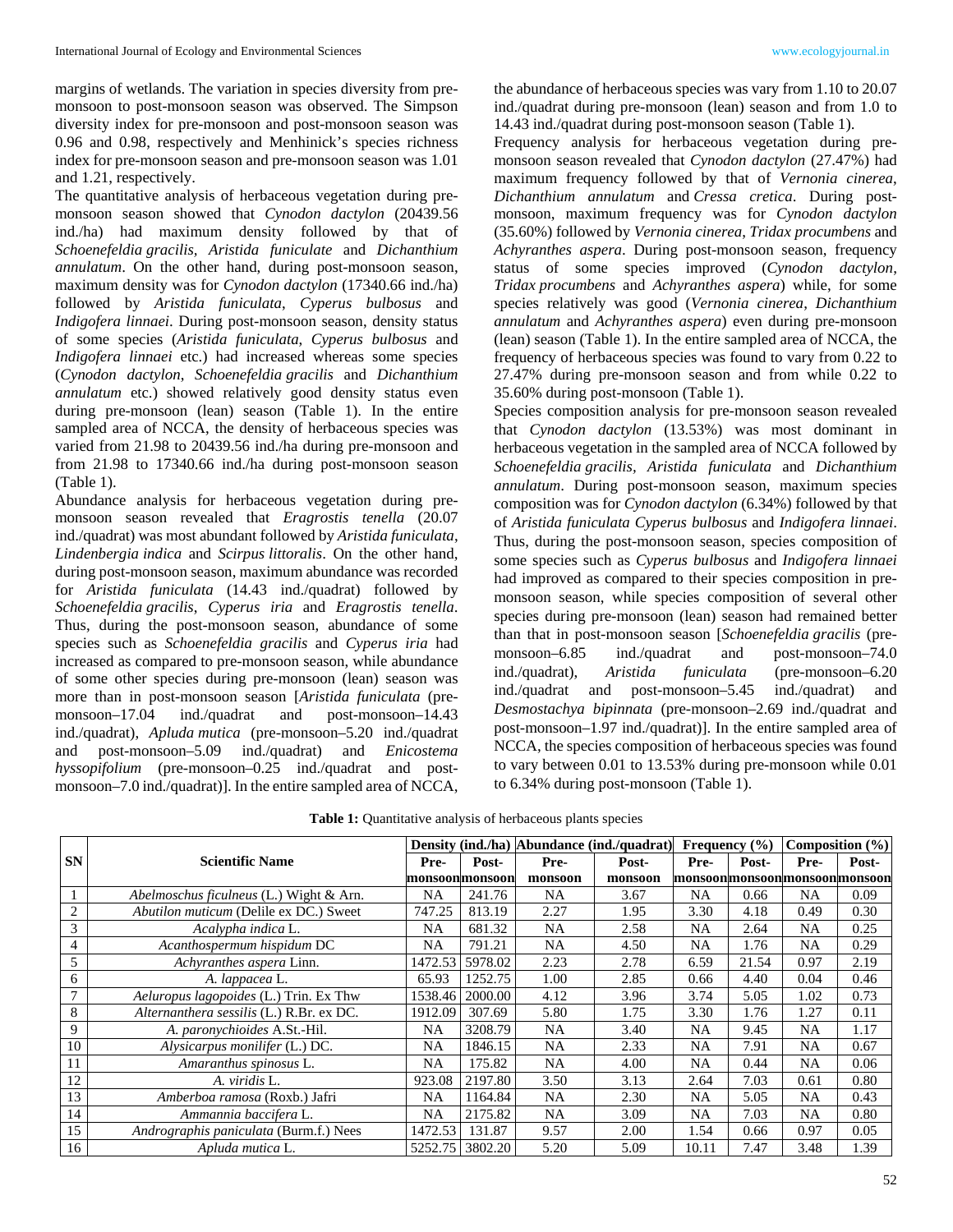| 17                    | Argemone mexicana L.                               | 329.67          | <b>NA</b>          | 3.75                    | NA                | 0.88                    | <b>NA</b>                 | 0.22                    | <b>NA</b>         |
|-----------------------|----------------------------------------------------|-----------------|--------------------|-------------------------|-------------------|-------------------------|---------------------------|-------------------------|-------------------|
| 18                    | Aristida adscensionis Linn.                        | 3516.48         | 4021.98            | 3.90                    | 4.07              | 9.01                    | 9.89                      | 2.33                    | 1.47              |
| $\overline{19}$       | A. funiculata Trin. & Rupr.                        |                 | 9362.64 14901.10   | 17.04                   | 14.43             | 5.49                    | 10.33                     | 6.20                    | $\overline{5.45}$ |
| 20                    | Bergia suffruticosa (Delile) Fenzl                 | <b>NA</b>       | 835.16             | <b>NA</b>               | 2.53              | NA                      | 3.30                      | <b>NA</b>               | 0.31              |
| $21\,$                | Blepharis maderaspatensis (L.) B.Heyne ex Roth     | <b>NA</b>       | 1406.59            | <b>NA</b>               | 3.37              | <b>NA</b>               | 4.18                      | <b>NA</b>               | 0.51              |
| 22                    | B. linariifolia Pers.                              | NA              | 1054.95            | <b>NA</b>               | 4.80              | <b>NA</b>               | 2.20                      | <b>NA</b>               | 0.39              |
| 23                    | Blumea lacera (Burn f.) DC.                        | 373.63          | 3626.37            | 1.55                    | 3.11              | 2.42                    | 11.65                     | 0.25                    | 1.33              |
| 24                    | Boerhavia diffusa L.                               | <b>NA</b>       | 1692.31            | <b>NA</b>               | 2.14              | <b>NA</b>               | 7.91                      | <b>NA</b>               | 0.62              |
| 25                    | B. erecta L.                                       | NA              | 417.58             | <b>NA</b>               | 3.17              | <b>NA</b>               | 1.32                      | <b>NA</b>               | 0.15              |
| $26\,$                | Brachiaria ramosa (L.) Stapf                       | NA              | 3912.09            | NA                      | 3.07              | <b>NA</b>               | 12.75                     | <b>NA</b>               | 1.43              |
| $\overline{27}$       | Caesulia axillaris Roxb.                           | 263.74          | <b>NA</b>          | 6.00                    | NA                | 0.44                    | $\overline{NA}$           | 0.17                    | $\overline{NA}$   |
| 28                    | Cassia holosericea Fresen.                         | <b>NA</b>       | 2263.74            | <b>NA</b>               | 3.12              | <b>NA</b>               | 7.25                      | <b>NA</b>               | 0.83              |
| 29                    | C. tora L.                                         | <b>NA</b>       | 241.76             | <b>NA</b>               | 1.57              | <b>NA</b>               | 1.54                      | <b>NA</b>               | 0.09              |
| $\overline{30}$       | Catharanthus pusillus (Murray) G.Don               | $\overline{NA}$ | 527.47             | <b>NA</b>               | 4.80              | $\overline{NA}$         | 1.10                      | $\overline{NA}$         | 0.19              |
| 31                    | Celosia argentea L.                                | 43.96           | 109.89             | 1.00                    | 2.50              | 0.44                    | 0.44                      | 0.03                    | 0.04              |
| $\overline{32}$       | Cenchrus biflorus Roxb.                            | $\overline{NA}$ | 879.12             | $\overline{NA}$         | 3.64              | NA                      | 2.42                      | $\overline{NA}$         | 0.32              |
| $\overline{33}$       | Centella asiatica (L.) Urb.                        | 527.47          | 65.93              | 6.00                    | 1.00              | 0.88                    | 0.66                      | 0.35                    | 0.02              |
| 34                    | Chenopodium album L.                               | 439.56          | 21.98              | 5.00                    | 1.00              | 0.88                    | 0.22                      | 0.29                    | 0.01              |
| $\overline{35}$       | Chloris barbata Sw.                                | 6615.38         | 5098.90            | 4.18                    | 3.36              | 15.82                   | 15.16                     | 4.38                    | 1.86              |
| 36                    | C. montana Roxb.                                   | 2197.80         | <b>NA</b>          | 7.69                    | $\rm NA$          | 2.86                    | <b>NA</b>                 | 1.45                    | NA                |
| 37                    | Chrozophora rottleri (Geiseler) A.Juss. ex Spreng. | 285.71          | 263.74             | 1.86                    | 1.50              | 1.54                    | 1.76                      | 0.19                    | $0.10\,$          |
| 38                    | Cleome viscosa Linn.                               | <b>NA</b>       | 769.23             | <b>NA</b>               | 1.75              | <b>NA</b>               | 4.40                      | <b>NA</b>               | 0.28              |
| 39                    | Coldenia procumbens L.                             | 219.78          | NA                 | 10.00                   | <b>NA</b>         | 0.22                    | <b>NA</b>                 | 0.15                    | <b>NA</b>         |
| 40                    | $\overline{\text{Commelina}}$ benghalensis L.      | 87.91           | 3318.68            | 2.00                    | 3.43              | 0.44                    | 9.67                      | 0.06                    | 1.21              |
| 41                    | Convolvulus prostratus Forsk.                      | 307.69          | 1384.62            | 1.75                    | 2.10              | 1.76                    | 6.59                      | 0.20                    | 0.51              |
|                       |                                                    |                 |                    |                         |                   |                         |                           |                         |                   |
| 42<br>$\overline{43}$ | Corchorus aestuans L.<br>C. capsularis L.          | 1406.59<br>NA   | 1406.59<br>1098.90 | 2.46<br>$\overline{NA}$ | 2.55<br>2.17      | 5.71<br>$\overline{NA}$ | 6.37<br>$\overline{5.05}$ | 0.93<br>$\overline{NA}$ | 0.59<br>0.40      |
|                       |                                                    |                 |                    |                         |                   |                         |                           |                         |                   |
| 44                    | C. depressus (L.)                                  | 43.96           | 21.98              | 2.00                    | 1.00              | 0.22                    | 0.22                      | 0.03                    | 0.01              |
| 45                    | Cressa cretica L.                                  | 8087.91         | 3582.42            | 4.72                    | 2.59              | 17.14                   | 13.85                     | 5.35                    | 1.31              |
| 46                    | Crotalaria hebecarpa (DC.) Rudd                    | <b>NA</b>       | 879.12             | <b>NA</b>               | 2.86              | <b>NA</b>               | 3.08                      | $\overline{NA}$         | 0.32              |
| 47                    | C. medicaginea Lam.                                | 241.76          | 439.56             | 2.20                    | 2.50              | 1.10                    | 1.76                      | 0.16                    | 0.16              |
| 48                    | Cymbopogon citratus (DC.) Stapf                    | 483.52          | 373.63             | 2.20                    | 3.40              | 2.20                    | 1.10                      | 0.32                    | 0.14              |
| 49                    | Cynodon dactylon (L.) Pers.                        |                 | 20439.56 17340.66  | 7.44                    | 4.87              | 27.47                   | 35.60                     | 13.53                   | 6.34              |
| 50                    | Cyperus bulbosus Vahl                              | <b>NA</b>       | 11736.26           | <b>NA</b>               | 6.21              | <b>NA</b>               | 18.90                     | <b>NA</b>               | 4.29              |
| 51                    | C. difformis Linn.                                 | <b>NA</b>       | 21.98              | <b>NA</b>               | $1.00\,$          | <b>NA</b>               | 0.22                      | <b>NA</b>               | 0.01              |
| 52                    | C. iria L.                                         | 4571.43         | 1384.62            | 6.30                    | 10.50             | 7.25                    | 1.32                      | 3.03                    | 0.51              |
| 53                    | C. laevigatus L.                                   | <b>NA</b>       | 945.05             | <b>NA</b>               | 2.87              | <b>NA</b>               | 3.30                      | <b>NA</b>               | 0.35              |
| 54                    | C. rotundus L.                                     | 219.78          | 6153.85            | 10.00                   | 4.75              | 0.22                    | 12.97                     | 0.15                    | 2.25              |
| 55                    | Dactyloctenium aegyptium (L.) P. Beauv.            | 65.93           | 4329.67            | 1.00                    | 3.58              | 0.66                    | 12.09                     | 0.04                    | 1.58              |
| 56                    | D. scindicum Boiss.                                | 1736.26         | NA                 | 5.64                    | NA                | 3.08                    | NA                        | 1.15                    | <b>NA</b>         |
| $\overline{57}$       | Datura metel L.                                    | 197.80          | 615.38             | 1.50                    | 2.55              | 1.32                    | 2.42                      | 0.13                    | 0.22              |
| 58                    | D. stramonium L.                                   | $\rm NA$        | 197.80             | NA                      | $\overline{3.00}$ | <b>NA</b>               | 0.66                      | <b>NA</b>               | 0.07              |
| 59                    | Desmodium triflorum (L.) DC.                       | <b>NA</b>       | 109.89             | <b>NA</b>               | 1.25              | <b>NA</b>               | 0.88                      | <b>NA</b>               | 0.04              |
| 60                    | Desmostachya bipinnata (L.) stapf                  | 4065.93         | 5384.62            | 3.49                    | 4.80              | 11.65                   | 11.21                     | 2.69                    | 1.97              |
| 61                    | Dichanthium annulatum (Forsk) Stapf                | 8791.21         | 6835.16            | 3.92                    | 4.04              | 22.42                   | 16.92                     | 5.82                    | 2.50              |
| 62                    | Digera muricata (L.) Mart.                         | <b>NA</b>       | 2131.87            | <b>NA</b>               | 2.55              | <b>NA</b>               | 8.35                      | NA                      | 0.78              |
| 63                    | Dinebra retroflexa (Vahl) Panz.                    | NA              | 307.69             | <b>NA</b>               | 2.80              | NA                      | 1.10                      | <b>NA</b>               | 0.11              |
| 64                    | Echinochloa colona (L.) Link.                      | 21.98           | 524.47             | 1.00                    | 3.00              | 0.22                    | 1.76                      | 0.01                    | 0.19              |
| 65                    | Echinops echinatus Roxb.                           | 725.27          | 3582.42            | 2.06                    | 4.53              | 3.52                    | 7.91                      | 0.48                    | 1.31              |
| 66                    | Eclipta prostrata (L.) L.                          | 109.89          | 1142.86            | 1.67                    | 2.74              | 0.66                    | 4.18                      | 0.07                    | 0.42              |
| 67                    | Enicostema hyssopifolium (Wild.) verdoon           | 1802.20         | 2307.69            | 10.25                   | 7.00              | 1.76                    | 3.30                      | 1.19                    | 0.84              |
| 68                    | Eragrostis ciliaris (L.)R. Br.                     | 549.45          | 9406.59            | 3.57                    | 5.28              | 1.54                    | 17.80                     | 0.36                    | 3.44              |
| 69                    | E. tenella (L.) P. Beauv                           | 6175.82         | 3384.62            | 20.07                   | 8.56              | 3.08                    | 3.96                      | 4.09                    | 1.24              |
| 70                    | Eremopogon foveolatus (Delile) Stapf               | 153.85          | <b>NA</b>          | 1.40                    | <b>NA</b>         | 1.10                    | NA                        | 0.10                    | <b>NA</b>         |
| $71\,$                | Euphorbia hirta L.                                 | 197.80          | 2329.67            | 1.29                    | 2.30              | 1.54                    | 10.11                     | 0.13                    | 0.85              |
| 72                    | E. serpens Kunth                                   | <b>NA</b>       | 857.14             | <b>NA</b>               | 2.29              | NA                      | 3.74                      | <b>NA</b>               | 0.31              |
| 73                    | E. thymifolia L.                                   | NA              | 3494.51            | <b>NA</b>               | 4.08              | NA                      | 8.57                      | <b>NA</b>               | 1.28              |
| 74                    | E. heterophylla L.                                 | NA              | 241.76             | $\rm NA$                | 3.67              | <b>NA</b>               | 0.66                      | NA                      | 0.09              |
| $\overline{75}$       | Evolvulus alsinoides (L.) L.                       | $\rm NA$        | 571.43             | NA                      | 2.36              | <b>NA</b>               | 2.42                      | NA                      | 0.21              |
| 76                    | Fagonia cretica Linn                               | 747.25          | 505.49             | 3.40                    | 2.56              | 2.20                    | 1.98                      | 0.49                    | $0.18\,$          |
| 77                    | Glinus lotoides L.                                 | 593.41          | 219.78             | 4.50                    | 2.00              | 1.32                    | 1.10                      | 0.39                    | 0.08              |
| 78                    | Grangea maderaspatana (L.) Poir.                   | 21.98           | NA                 | 1.00                    | $\rm NA$          | 0.22                    | NA                        | 0.01                    | <b>NA</b>         |
| 79                    | Heliotropium supinum L.                            | 43.96           | 417.58             | 1.00                    | 3.17              | 0.44                    | 1.32                      | 0.03                    | 0.15              |
| $80\,$                | H. indicum L.                                      | 307.69          | 1032.97            | 2.33                    | 3.36              | 1.32                    | 3.08                      | 0.20                    | 0.38              |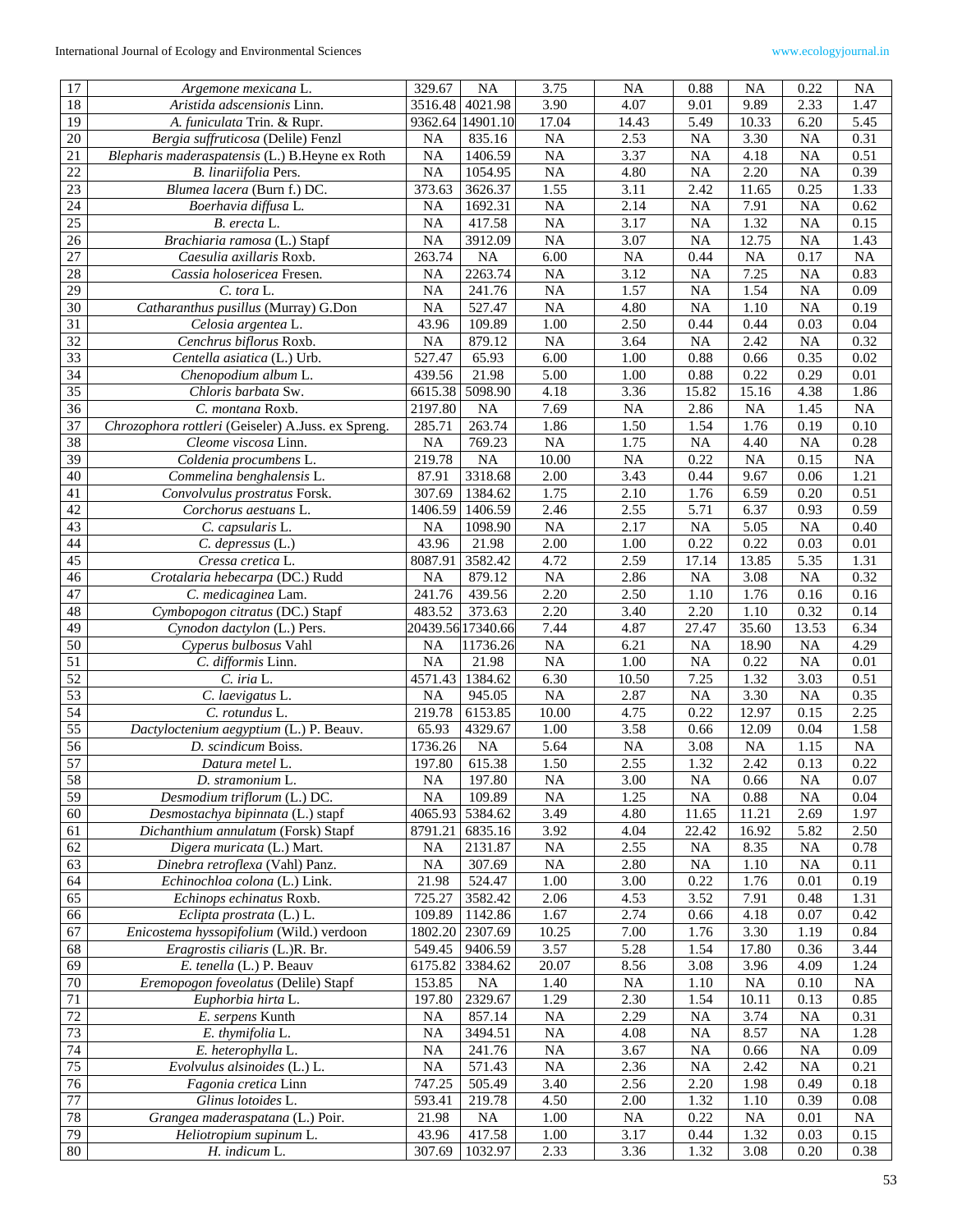| 81              | Hydrilla verticillata (L.f.) Royle                         | 43.96           | 43.96     | 2.00            | 1.00              | 0.22            | 0.44      | 0.03            | 0.02      |
|-----------------|------------------------------------------------------------|-----------------|-----------|-----------------|-------------------|-----------------|-----------|-----------------|-----------|
| 82              | Hygrophila auriculata (Schumach.) Heine                    | <b>NA</b>       | 109.89    | <b>NA</b>       | 2.50              | <b>NA</b>       | 0.44      | <b>NA</b>       | 0.04      |
| 83              | H. polysperma (Roxb.) T.Anderson                           | $\overline{NA}$ | 109.89    | $\overline{NA}$ | 2.50              | $\overline{NA}$ | 0.44      | <b>NA</b>       | 0.04      |
| 84              | Indigofera linnaei Ali.                                    | 1582.42         | 10813.19  | 3.43            | 6.74              | 4.62            | 16.04     | 1.05            | 3.95      |
| 85              | I. glandulosa Wendl.                                       | 21.98           | <b>NA</b> | 1.00            | NA                | 0.22            | <b>NA</b> | 0.01            | <b>NA</b> |
| 86              | Laggera aurita (DC.) Sch.Bip. ex Schweinf.                 | NA              | 7648.35   | <b>NA</b>       | 7.25              | <b>NA</b>       | 10.55     | <b>NA</b>       | 2.80      |
| 87              | Launaea procumbens (Roxb.) Ram. & Raj.                     | 417.58          | 3604.40   | 1.36            | 2.78              | 3.08            | 12.97     | 0.28            | 1.32      |
| 88              | Lepidagathis trinervis Nees                                | 3802.20         | 4461.54   | 4.33            | 3.33              | 8.79            | 13.41     | 2.52            | 1.63      |
| 89              | Leucas aspera (Wild.) Spr.                                 | 131.87          | 2791.21   | 1.50            | 4.10              | 0.88            | 6.81      | 0.09            | 1.02      |
| 90              | Lindenbergia indica Vatke                                  | 1274.73         | 65.93     | 11.60           | 3.00              | 1.10            | 0.22      | 0.84            | 0.02      |
| 91              | Ludwigia adscendens (L.) H.Hara                            | <b>NA</b>       | 131.87    | <b>NA</b>       | 2.00              | <b>NA</b>       | 0.66      | <b>NA</b>       | 0.05      |
| $\overline{92}$ | Martynia annua L.                                          | <b>NA</b>       | 43.96     | <b>NA</b>       | 1.00              | NA              | 0.44      | $\overline{NA}$ | 0.02      |
| 93              | Medicago sativa L.                                         | 593.41          | <b>NA</b> | 5.40            | <b>NA</b>         | 1.10            | <b>NA</b> | 0.39            | NA        |
| 94              | Melanocenchris jacquemontii Jaub. & Spach                  | <b>NA</b>       | 879.12    | <b>NA</b>       | 2.67              | NA              | 3.30      | <b>NA</b>       | 0.32      |
| 95              | Merremia gangetica Cufod.                                  | <b>NA</b>       | 4835.16   | <b>NA</b>       | 4.07              | <b>NA</b>       | 11.87     | <b>NA</b>       | 1.77      |
| $\overline{96}$ | Mitracarpus hirtus (L.) DC.                                | $\overline{NA}$ | 461.54    | $\overline{NA}$ | 3.50              | $\overline{NA}$ | 1.32      | $\overline{NA}$ | 0.17      |
| 97              | Nothosaerva brachiata (L.) Wight                           | <b>NA</b>       | 307.69    | <b>NA</b>       | 3.50              | <b>NA</b>       | 0.88      | <b>NA</b>       | 0.11      |
| 98              | <i>Ocimum canum Sims</i>                                   | 1758.24         | 1252.75   | 5.71            | 2.59              | 3.08            | 4.84      | 1.16            | 0.46      |
| 99              | O. sanctum L.                                              | <b>NA</b>       | 87.91     | <b>NA</b>       | 1.33              | NA              | 0.66      | <b>NA</b>       | 0.03      |
| 100             | O. gratissimum L.                                          | 131.87          | <b>NA</b> | 3.00            | <b>NA</b>         | 0.44            | <b>NA</b> | 0.09            | <b>NA</b> |
| 101             | Oplismenus burmannii f. cristata (J. Presl) Hier. ex Peter | <b>NA</b>       | 3846.15   | <b>NA</b>       | 6.73              | NA              | 5.71      | <b>NA</b>       | 1.41      |
| 102             | Parthenium hysterophorus L.                                | 4791.21         | 5076.92   | 5.89            | 3.98              | 8.13            | 12.75     | 3.17            | 1.86      |
| 103             | Pedalium murex L.                                          | <b>NA</b>       | 109.89    | <b>NA</b>       | 2.50              | NA              | 0.44      | <b>NA</b>       | 0.04      |
| 104             | Peristrophe bicalyculata (Retz.) Nees                      | 1318.68         | 3362.64   | 2.14            | 2.64              | 6.15            | 12.75     | 0.87            | 1.23      |
| 105             | Phragmites karka (Retz.) Trin. ex Steud.                   | 395.60          | <b>NA</b> | 9.00            | $\rm NA$          | 0.44            | NA        | 0.26            | NA        |
| 106             | Phyllanthus maderaspatensis L.                             | <b>NA</b>       | 1648.35   | <b>NA</b>       | 3.57              | <b>NA</b>       | 4.62      | <b>NA</b>       | 0.60      |
| 107             | P. niruri L.                                               | 109.89          | 2901.10   | 1.25            | 2.13              | 0.88            | 13.63     | 0.07            | 1.06      |
| 108             | Physalis minima L.                                         | 615.38          | 2175.82   | 2.55            | 2.83              | 2.42            | 7.69      | 0.41            | 0.80      |
| 109             | P. pruinosa L.                                             | 21.98           | 351.65    | 1.00            | 2.00              | 0.22            | 1.76      | 0.01            | 0.13      |
| 110             | Portulaca oleracea L.                                      | 21.98           | 879.12    | 1.00            | 2.35              | 0.22            | 3.74      | 0.01            | 0.32      |
| 111             | Pulicaria angustifolia DC.                                 | 483.52          | 615.38    | 2.75            | 2.33              | 1.76            | 2.64      | 0.32            | 0.22      |
| 112             | P. wightiana (DC.) C.B.Clarke                              | <b>NA</b>       | 21.98     | <b>NA</b>       | 1.00              | NA              | 0.22      | <b>NA</b>       | 0.01      |
| 113             | Ruellia patula Jacq.                                       | <b>NA</b>       | 109.89    | <b>NA</b>       | 1.67              | NA              | 0.66      | $\overline{NA}$ | 0.04      |
| 114             | Rungia repens (L.) Nees                                    | 1076.92         | 197.80    | 5.44            | 1.13              | 1.98            | 1.76      | 0.71            | 0.07      |
| 115             | Schoenefeldia gracilis Kunth                               | 10351.65        | 10241.76  | 10.02           | 10.84             | 10.33           | 9.45      | 6.85            | 3.74      |
| 116             | Scirpus littoralis Flugge ex Rchb.                         | 703.30          | 43.96     | 10.67           | 2.00              | 0.66            | 0.22      | 0.47            | 0.02      |
| 117             | Setaria glauca (L.) P.Beauv.                               | <b>NA</b>       | 461.54    | <b>NA</b>       | 1.91              | <b>NA</b>       | 2.42      | <b>NA</b>       | 0.17      |
| 118             | S. pumila (Poir.) Roem. & Schult.                          | NA              | 153.85    | <b>NA</b>       | 3.50              | NA              | 0.44      | <b>NA</b>       | 0.06      |
| 119             | Sida acuta Burm.f.                                         | <b>NA</b>       | 791.21    | <b>NA</b>       | 2.77              | <b>NA</b>       | 2.86      | <b>NA</b>       | 0.29      |
| 120             | S. cordata (Burm.f.) Borss. Waalk.                         | <b>NA</b>       | 197.80    | <b>NA</b>       | 4.50              | <b>NA</b>       | 0.44      | <b>NA</b>       | 0.07      |
| 121             | S. cordifolia L.                                           | <b>NA</b>       | 395.60    | <b>NA</b>       | 3.60              | NA              | 1.10      | <b>NA</b>       | 0.14      |
| 122             | Solanum surattense Burm. f.                                | 1230.77         | 2747.25   | 1.47            | $\overline{2.40}$ | 8.35            | 11.43     | 0.81            | 1.00      |
| 123             | S. nigrum L.                                               | <b>NA</b>       | 263.74    | <b>NA</b>       | 4.00              | <b>NA</b>       | 0.66      | <b>NA</b>       | 0.10      |
| 124             | Sonchus oleraceus (L.) L.                                  | 43.96           | 2725.27   | 1.00            | 9.16              | 0.44            | 5.49      | 0.03            | 1.00      |
| 125             | Sporobolus coromandelianus (Retz.) Kunth                   | 153.85          | 153.85    | 3.50            | 3.50              | 0.44            | 0.44      | 0.10            | 0.06      |
| 126             | S. indicus (L.) R.Br.                                      | 329.67          | 351.65    | 1.88            | 2.67              | 1.76            | 1.32      | 0.22            | 0.13      |
| 127             | Suaeda nudiflora (Willd.) D. Hou                           | 703.30          | 879.12    | 1.52            | 1.82              | 4.62            | 4.84      | 0.47            | 0.32      |
| 128             | Taverniera cuneifolia (Roth) Arn.                          | 1890.11         | 2791.21   | 2.15            | 3.74              | 8.79            | 7.47      | 1.25            | 1.02      |
| 129             | Tephrosia purpurea (L.) Pers.                              | <b>NA</b>       | 21.98     | <b>NA</b>       | 1.00              | NA              | 0.22      | <b>NA</b>       | 0.01      |
| 130             | Themeda triandra Forssk.                                   | 87.91           | 153.85    | 2.00            | 1.75              | 0.44            | 0.88      | 0.06            | 0.06      |
| 131             | Trianthema portulacastrum L.                               | NA              | 1868.13   | <b>NA</b>       | 2.07              | <b>NA</b>       | 9.01      | <b>NA</b>       | 0.68      |
| 132             | Tribulus terrestris L.                                     | <b>NA</b>       | 725.27    | <b>NA</b>       | 1.83              | <b>NA</b>       | 3.96      | <b>NA</b>       | 0.27      |
| 133             | Trichodesma indicum (L.) Lehm.                             | 241.76          | 1120.88   | 2.20            | 2.68              | 1.10            | 4.18      | 0.16            | 0.41      |
| 134             | Tricholepis glaberrima DC.                                 | 1186.81         | 21.98     | 1.86            | 1.00              | 6.37            | 0.22      | 0.79            | 0.01      |
| 135             | Tridax procumbens (L.) L.                                  | 4571.43         | 6593.41   | 2.97            | 2.68              | 15.38           | 24.62     | 3.03            | 2.41      |
| 136             | Trifolium repens L.                                        | <b>NA</b>       | 21.98     | <b>NA</b>       | 1.00              | <b>NA</b>       | 0.22      | <b>NA</b>       | 0.01      |
| 137             | Triumfetta pentandra A.Rich.                               | 153.85          | 1230.77   | 3.50            | 3.11              | 0.44            | 3.96      | 0.10            | 0.45      |
| 138             | T. rhomboidea Jacq                                         | 681.32          | 747.25    | 3.44            | 2.62              | 1.98            | 2.86      | 0.45            | 0.27      |
| 139             | Typha domingensis Pers.                                    | 1406.59         | 197.80    | 5.33            | 3.00              | 2.64            | 0.66      | 0.93            | 0.07      |
| 140             | Urena sinuata L.                                           | <b>NA</b>       | 175.82    | <b>NA</b>       | 2.00              | <b>NA</b>       | 0.88      | <b>NA</b>       | 0.06      |
| 141             | Utricularia gibba L.                                       | NA              | 65.93     | <b>NA</b>       | 1.50              | NA              | 0.44      | <b>NA</b>       | 0.02      |
| 142             | Vernonia cinerea (L.) Less.                                | 6901.10         | 7428.57   | 2.57            | 2.99              | 26.81           | 24.84     | 4.57            | 2.72      |
| 143             | Xanthium strumarium L.                                     | 2131.87         | 2945.05   | 2.55            | 2.85              | 8.35            | 10.33     | 1.41            | 1.08      |